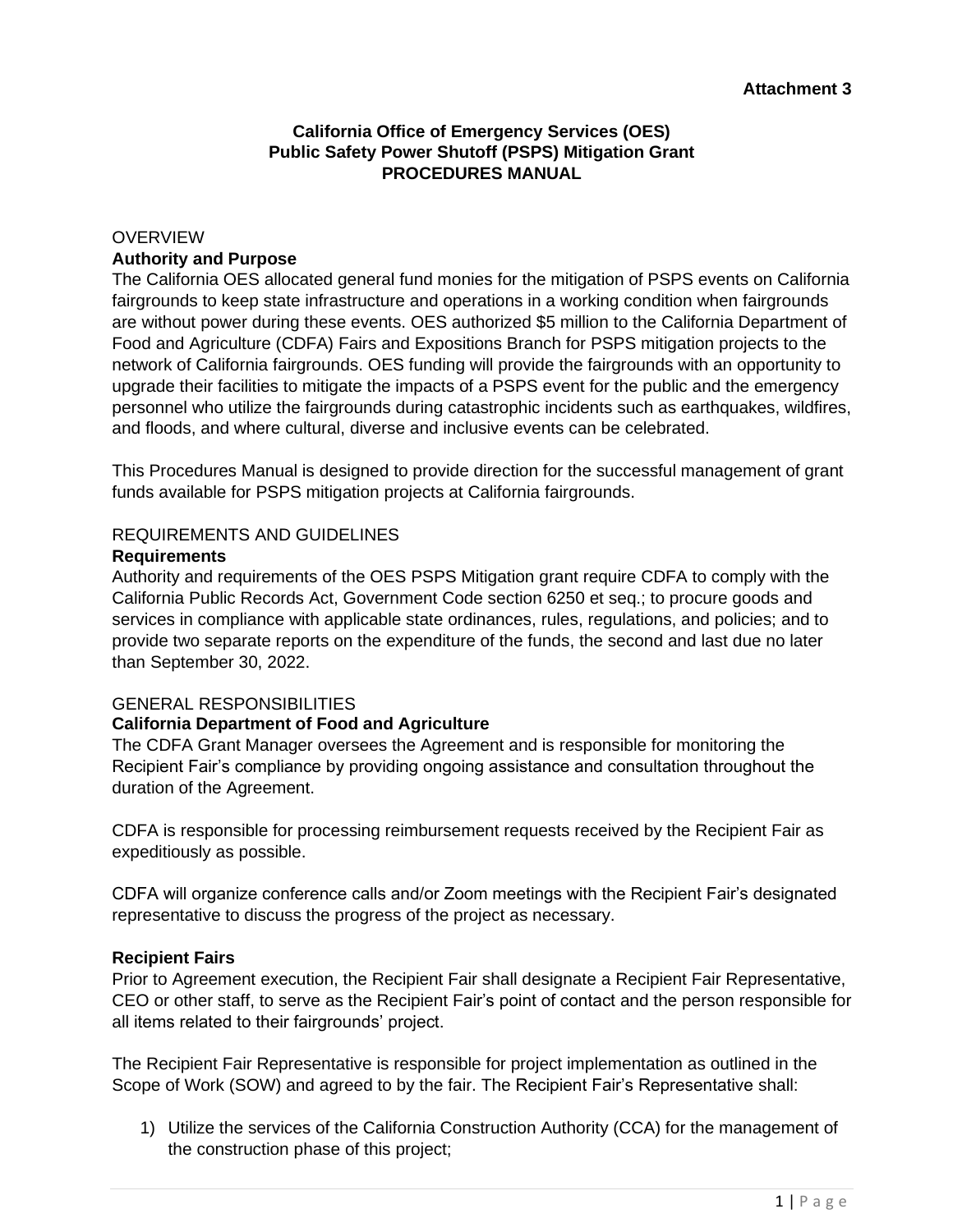- 2) Enter into a separate agreement with the Project Manager for project management services;
- 3) Conduct an initial site walk or other consultation with the Project Manager prior to beginning construction;
- 4) Participate in all site visits and conference calls organized by the CDFA Grant Manager and Project Manager to discuss each project's progress;
- 5) Coordinate with the Project Manager to monitor the implementation of the project to ensure deliverables are achieved within the project term and shall report this progress in open session at each regularly scheduled meeting of the Board and be recorded in the Minutes;
- 6) Coordinate with the Project Manager to monitor all project costs and to maintain all the associated project documentation;
- 7) Manage invoicing via timely submittal of Reimbursement Requests and cost reconciliation information to the CDFA Grant Manager;
- 8) Immediately contact the CDFA Grant Manager and/or the Project Manager if there are any discrepancies to resolve the issue and ensure deliverables are achieved within the project term. The Recipient Fair shall interact only with the CDFA Grant Manager and/or the Project Manager regarding anything related to the project's progress and contractors/consultants. It is critical that the Recipient Fair's Representative inform the CDFA Grant Manager without delay, when issues or circumstances arise that may affect the timely and successful completion of the project.

Examples of critical issues include, but are not limited to:

- The inability to complete any portion of the project according to the approved project description and task schedule;
- Discovery of additional facility improvement problems or latent defects associated with the project;
- Financial issues that will result in an overage in the project costs; or
- Other fairgrounds events that may conflict with the contractors/consultants and Project Manager's performance under the Agreement;
- 9) Not interfere with the contractor/consultant regarding construction work performed without consulting the Project Manager first;
- 10) Ensure the Project Manager is aware and/or notified of all fairgrounds' events and unexpected issues or circumstances that may interfere with the contractors/consultants' activities; and
- 11) Prepare and provide the CDFA Grant Manager a Final Verification Report at the conclusion of the project.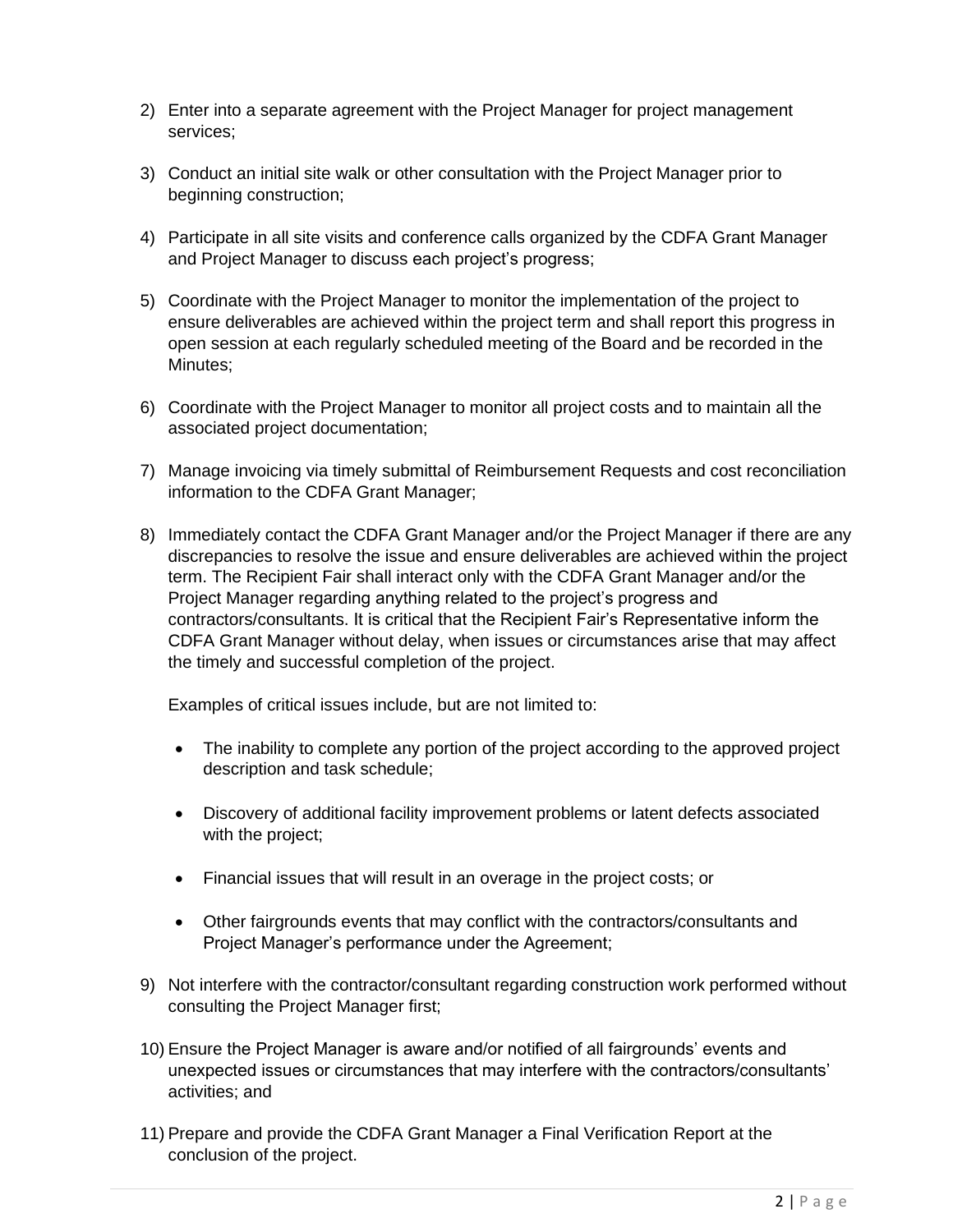# ALLOWABLE AND UNALLOWABLE COSTS

## **Allowable Costs**

Allowable costs must be allocable, necessary and reasonable to the project. All funds must be accounted for and shall only be used for pre-authorized purposes.

Contact the CDFA Grant Manager to determine if cost is allowable.

### **Unallowable Costs**

A cost is unallowable if it does not comply with the description of the project as provided in the Scope of Work or the terms of the Agreement. Unallowable costs will not be reimbursed.

Unallowable costs include, but not limited to:

- Response costs associated with electric disruption events including any staffing or new positions, Emergency Operations Center staffing, security, law or fire response, or other overtime charges;
- Supplies and equipment costs not related to the granted facility improvement project;
- Vehicles, equipment and furniture;
- Cosmetic upgrades, such as new carpet and interior paint;
- Costs incurred outside of the agreement term;
- Project-specific tools and equipment with a useful life of less than two years;
- Expenses that exceed the identified allowances;
- Expenditures not identified in the approved Budget; and
- Expenditures subject to prior approval that were not approved in advance by the Grant Agreement Manager.

#### **Scope of Work / Budget Revisions**

SOW revisions are not allowable under this Agreement.

Prior approval is necessary for any budget revisions that may result in modifications to an approved Project Budget line item by ten percent (10%) or more. All budget revisions shall be submitted using the attached Line-Item Shift Request form with an accompanying revised budget. The revision shall be approved prior to incurring any associated expenditures.

Revisions to a single Project Budget line item that are under 10% do not require prior approval from the CDFA Grant Manger, as long as the revision does not result in a modification to the Scope of Work. However, a revised budget shall be submitted to the CDFA Grant Manager when the following reimbursement is requested.

## PAYMENT PROCESS

### **Method of Payment**

All funds will be allocated on a reimbursement basis based on the receipt of a complete reimbursement requests in the order received. In order to expedite the payment process, please be sure to have all documentation included in the reimbursement package and that all necessary signatures are present. Scanned and emailed copies will be accepted, but the fairground shall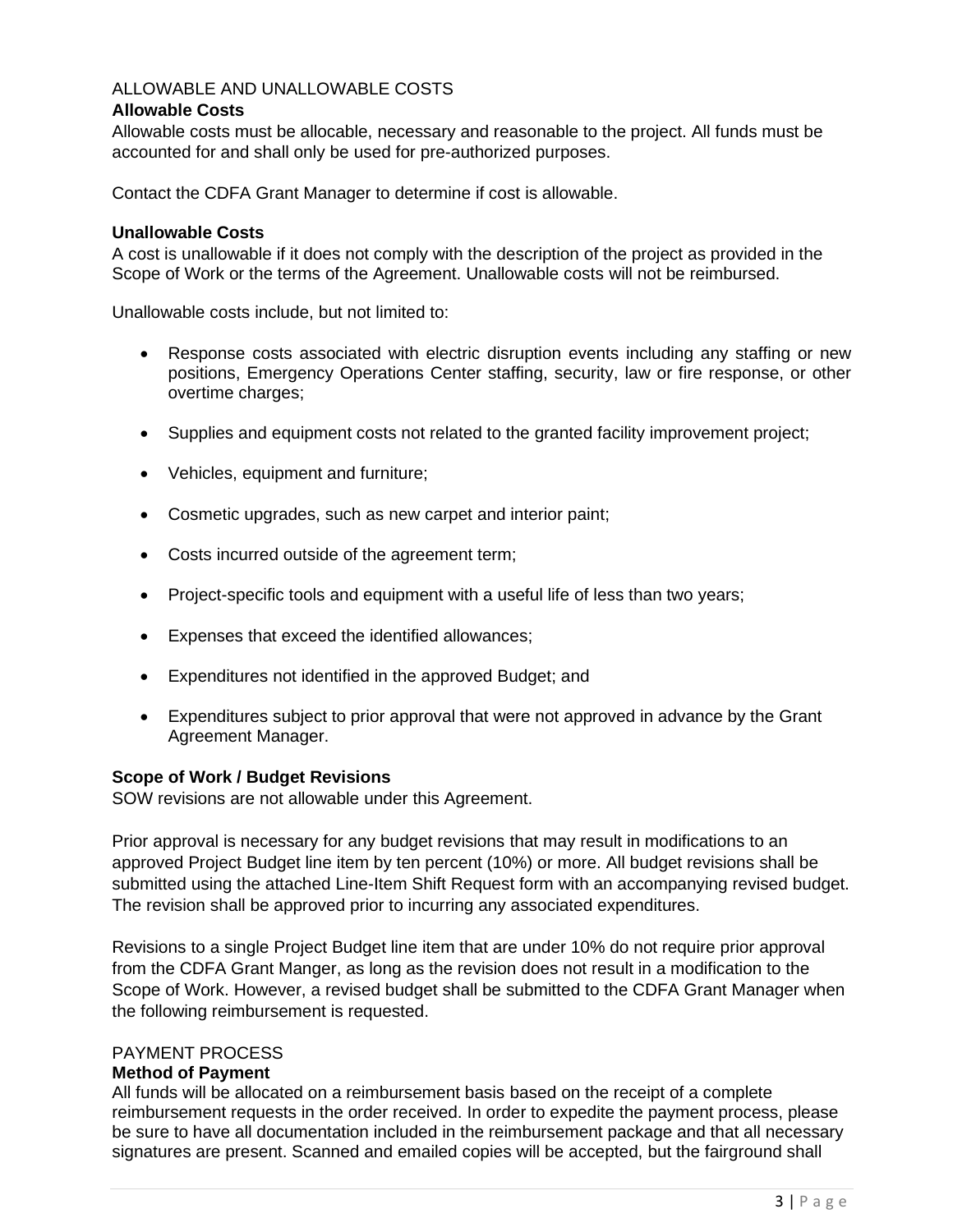keep the original hard copies on site and available for review and /or audit for three (3) years following the final payment of grant funds.

## **Reimbursement Payments**

The Recipient Fair Representative shall review, approve and sign the Reimbursement Request Form (reimbursement form) templates prepared by the Project Manager. The Recipient Fair Representative shall submit the completed reimbursement form and supporting documentation to the CDFA Grant Manager for reimbursement of actual expenditures incurred on the implementation of their project. Recipient Fair Representatives must submit both the project management and contractor invoices to account for total fees charged to the grant. The Recipient Fair Representative shall immediately notify the Project Manager if there are any discrepancies on the reimbursement form prior to submitting the request to the CDFA Grant Manager.

Reimbursement forms and supporting documentation submitted to the CDFA Grant Manager will be reviewed for completeness and accuracy. The CDFA Grant Manager will promptly notify the Recipient Fair of any incompleteness or deficiencies. Once the incompleteness or deficiencies are corrected, the reimbursement form for payment shall be processed. CDFA reserves the right to reduce the amount reimbursed if costs are found to be unallowable.

### **Reimbursement Supporting Documentation**

All reimbursement requests shall include a reimbursement form, receipts, invoices, Schedule of Values and other necessary source documentation to ensure expenditures invoiced support project implementation. All costs shall be itemized and clearly support implementation of eligible facility improvement projects for which the funding was granted. The supporting documentation shall be easily identifiable to a specific component or activity as described in the approved Budget.

Reimbursement requests shall be submitted upon completion of each phase of the project (e.g. Design Development, Construction Development, Bidding Process, Construction), in arrears. It is the Recipient Fair Representative's responsibility to submit the reimbursement request to the CDFA Grant Manager no more than thirty (30) calendar days after the end of the successful completion of the project.

#### **Reporting Requirements**

Each reimbursement request shall be accompanied by a Progress Report. The Progress Report shall consist of a brief written transmittal explaining the status of the project in relation to the tasks listed on the Project Timelines. The Progress Report shall list any project challenges experienced during the billing period for which reimbursement is being sought, as well as any project challenges anticipated for the upcoming billing period.

Each Progress Report shall be co-signed by the Recipient Fair Representative and the Project Manager prior to submitting the report to the CDFA Grant Manager.

#### **Submit Invoices and Supporting Documentation To:**

Scanned, legible copies of the signed reimbursement form can be emailed to the CDFA Grant Manager at [sofia.goss@cdfa.ca.gov.](mailto:sofia.goss@cdfa.ca.gov)

#### **WITHHOLDS**

#### **Withhold Payment Notification**

The CDFA Grant Manager shall issue a Withhold Payment Notification (Notification) to delay payment of a reimbursement if: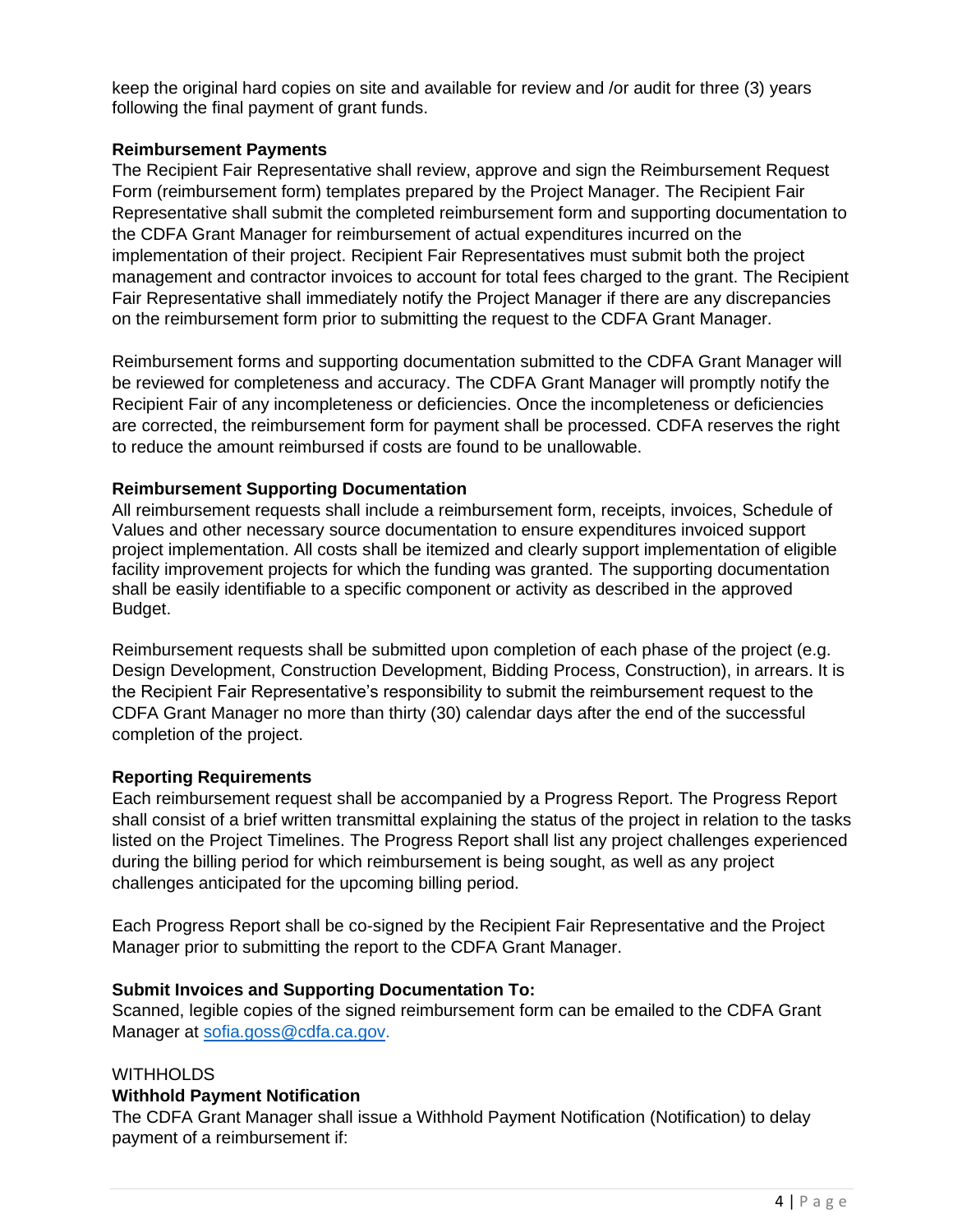- There are discrepancies on the invoice;
- There are discrepancies in the backup documentation; or
- Issues that may materially affect the timely completion of the project occur.

The Notification shall describe the reason for withholding payment and what actions, if any, may be required. The payment shall be withheld until the issue is resolved.

### **Withhold Pending Closeout**

To ensure that the project has been completed in accordance with the CDFA Grant Agreement, CDFA shall withhold five percent (5%) from the total grant award until the verification requirement is complete. Once the verification requirement is complete to CDFA's satisfaction, the CDFA Grant Manager approves the release of the remaining 5% of grant funds to the Recipient Fair. A Withhold Payment Notification will not be sent, and the 5% withhold may not be appealed.

## **PROJECT VERIFICATION**

The purpose of the verification component is to verify proper completion of the project according to the approved Agreement. The verification process shall confirm/certify the following:

- The project was installed properly as indicated in the project design;
- The project is functioning as designed;
- The project is completed within the Agreement term; and
- Verify all permits and issue a certificate of occupancy (if needed).

Upon receiving notification from the Project Manager regarding the anticipated project completion, the Recipient Fair Representative and Project Manager must be present during the verification visit.

The Project Manager shall provide the CDFA Grant Manager with a Verification Report indicating the project results and other project related information as applicable. The Verification Report shall replace the Progress Report when submitting the last Reimbursement Request for final payment (5% of the total award). This final report shall be signed by the Project Manager and the Recipient Fair's Representative.

## **CLOSEOUT**

The Agreement will be closed out after the completion of the project or project term, receipt and approval of the final invoice and final progress report, and resolution of any performance or compliance issues. Before the Agreement is closed out, the CDFA Grant Manager shall review and approve the Verification Report and final Reimbursement Form and verify resolution of any prior project concerns. CDFA shall withhold 5% of the total Grant Agreement amount pending resolution of any issues. A closeout letter and final payment shall only be issued upon resolution of all outstanding issues.

Once Recipient Fair receives the final 5% funds withheld by CDFA, Recipient Fair will follow the same payment procedures as mentioned above for reimbursements.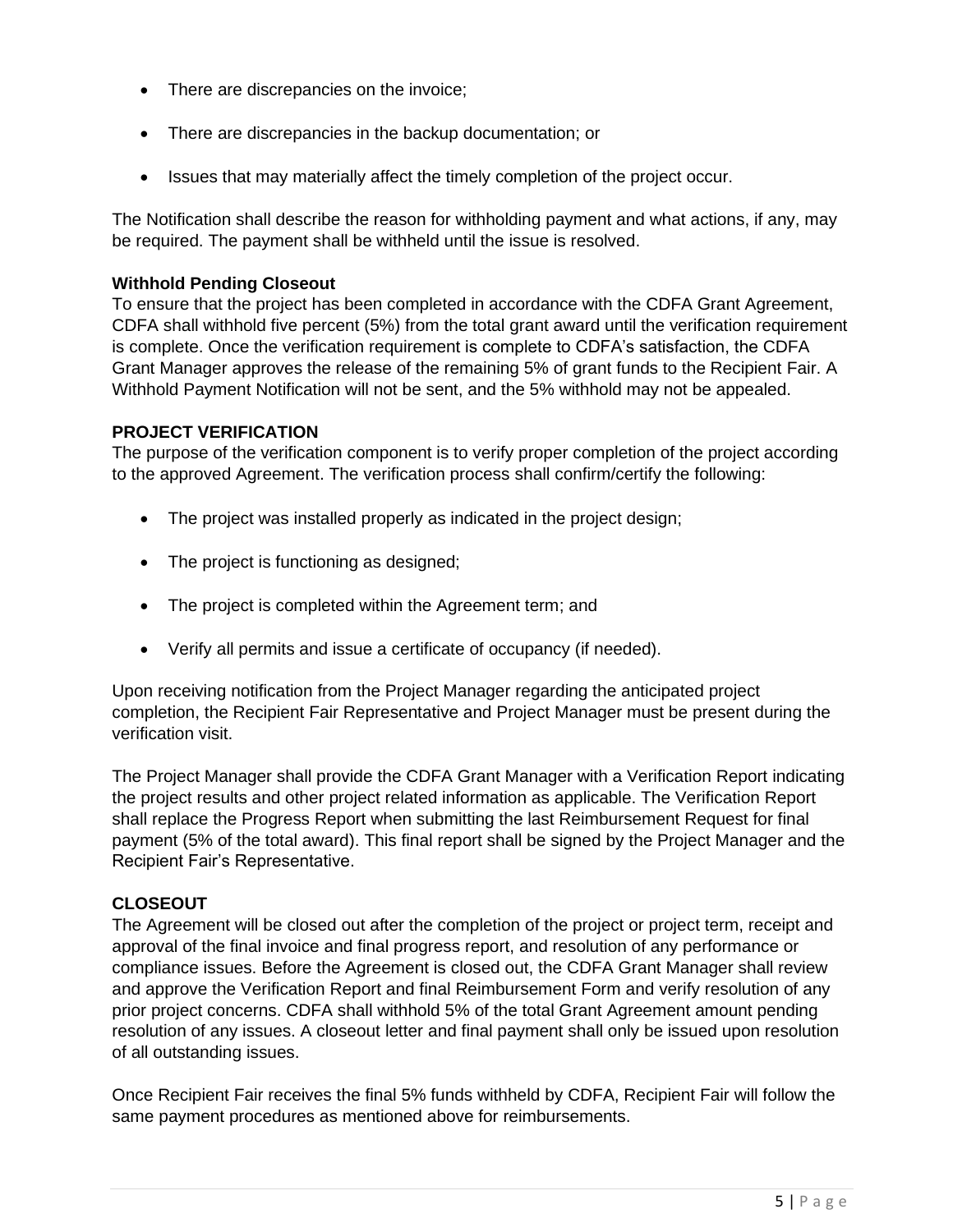Consistent with CDFA's oversight responsibilities for the Network of California Fairs, the State of California has the right to review project documents and conduct audits during project implementation and over the project life.

# STATE AUDIT AND ACCOUNTING REQUIREMENTS

In addition to the grant program requirements, awarded projects may be subject to State Audit and Accounting Requirements listed below.

## **Audit Requirements**

Projects are subject to audit by the State annually and for three (3) years following the final payment of grant funds. If the project is selected for an audit, the Recipient Fair will be contacted in advance. The audit shall include all books, papers, accounts, documents, or other records deemed necessary as they relate to the project. All project expenditure documentation should be available for an audit.

Recipient Fair shall require the Project Manager's records to be available for audit annually and for three (3) years following the final payment of grant funds.

## RECORDS RETENTION

Records shall be retained for a period of 3 years after final payment is made by CDFA or until any litigation related to the grant is resolved, whichever is later. All records must be made available to CDFA or its designees upon request.

Records to be retained include:

- Actual expenditure invoices of supplies and equipment charged to grant fund;
- Contractor/Consultant reimbursement claims for work (labor) performed on the project; and
- All other supporting financial documentation related to the Agreement.

# ASSISTANCE

The CDFA Grant Manager is available throughout the duration of the Agreement term to answer questions regarding the requirements of the SOW, the Agreement and the Procedures Manual. Recipient Fairs should also reach out to the CDFA Grant Manager for assistance with grant management matters.

#### **APPENDICES**

Appendix A – Reimbursement Request Form

Appendix B – Project Progress Report Form

Appendix C – Line-Item Shift Request Form

Appendix D – Project Verification Form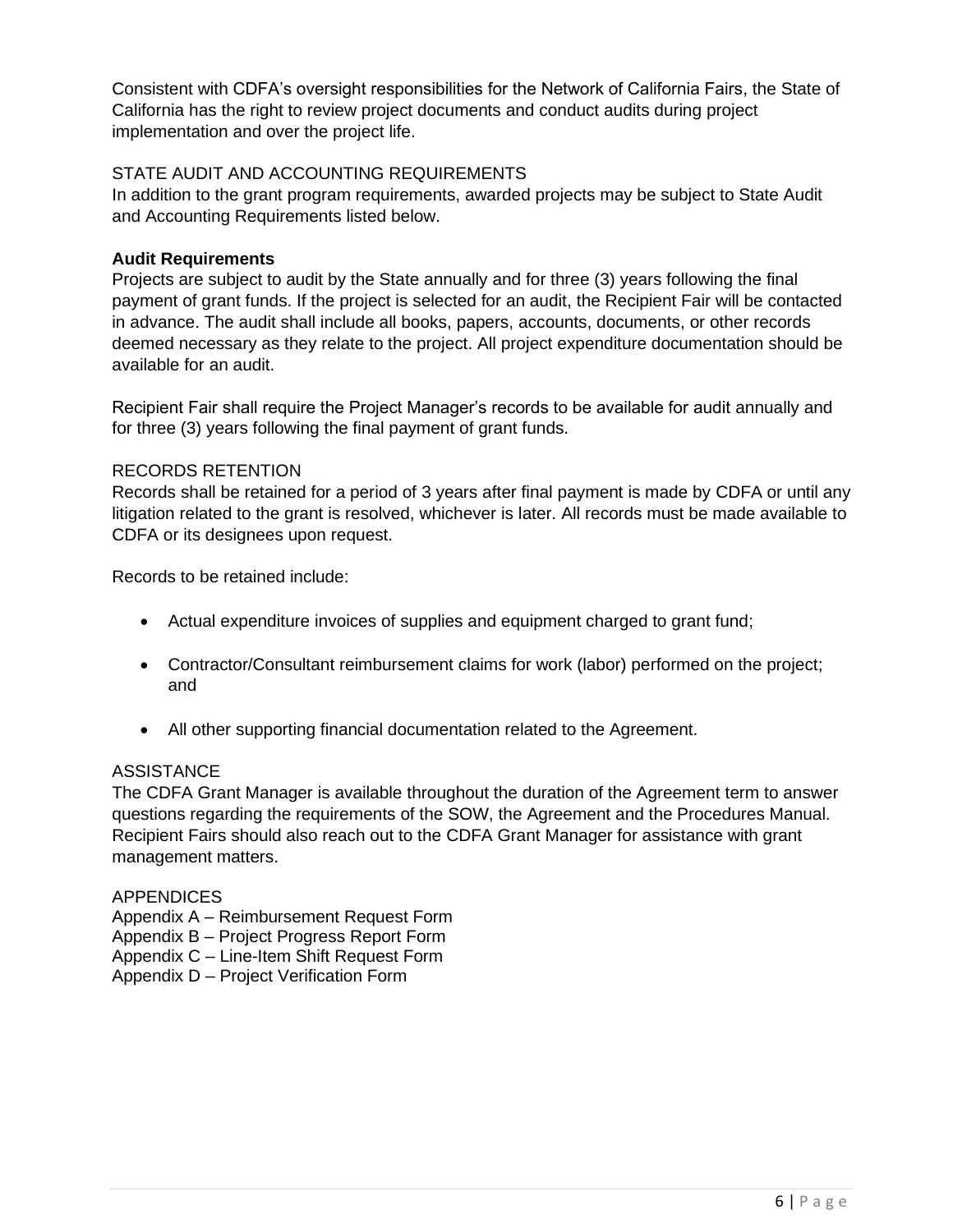|                           |                                                                                                                                                                                           |                            |                                            |                               |                                      | State of California       |  |  |  |
|---------------------------|-------------------------------------------------------------------------------------------------------------------------------------------------------------------------------------------|----------------------------|--------------------------------------------|-------------------------------|--------------------------------------|---------------------------|--|--|--|
|                           |                                                                                                                                                                                           |                            |                                            |                               | Department of Food & Agriculture     |                           |  |  |  |
|                           |                                                                                                                                                                                           |                            |                                            |                               |                                      | <b>Marketing Division</b> |  |  |  |
|                           |                                                                                                                                                                                           |                            |                                            |                               | Fairs & Expositions Branch           |                           |  |  |  |
|                           | CALIFORNIA DEPARTMENT OF<br>FOOD & AGRICULTURE                                                                                                                                            |                            |                                            |                               | OES PSPS - 004 (Rev. 03/21)          |                           |  |  |  |
|                           |                                                                                                                                                                                           |                            | <b>OES PSPS Mitigation Grant</b>           |                               |                                      | <b>Appendix A</b>         |  |  |  |
|                           |                                                                                                                                                                                           |                            | <b>Fairground PSPS Mitigation Projects</b> |                               |                                      |                           |  |  |  |
|                           |                                                                                                                                                                                           |                            | <b>Reimbursement Request Form</b>          |                               |                                      |                           |  |  |  |
|                           |                                                                                                                                                                                           |                            |                                            |                               |                                      |                           |  |  |  |
|                           | <b>Grant Agreement Number:</b>                                                                                                                                                            |                            |                                            | <b>Grant Award Amount: \$</b> |                                      |                           |  |  |  |
| <b>Project Name:</b>      |                                                                                                                                                                                           |                            | <b>Invoice Date:</b><br>Invoice #:         |                               |                                      |                           |  |  |  |
|                           | <b>Recipient Fair Name:</b>                                                                                                                                                               | <b>Billing Period:</b>     |                                            |                               |                                      |                           |  |  |  |
|                           |                                                                                                                                                                                           |                            |                                            |                               | (Month/Year to Month/Year)           |                           |  |  |  |
|                           | Bill to: Fairs & Expositions Branch, CA Department of Food & Agriculture - 1220 N Street, Sacramento, CA 95814 C/O Sofia Goss                                                             |                            |                                            |                               |                                      |                           |  |  |  |
|                           |                                                                                                                                                                                           |                            | <b>Invoiced to</b>                         | <b>Amount</b>                 | Remaining                            |                           |  |  |  |
|                           | <b>Total Approved Project Budget</b>                                                                                                                                                      |                            | <b>Date</b>                                | <b>Requested</b>              | <b>Balance</b>                       |                           |  |  |  |
|                           | A DESIGN DEVELOPMENT                                                                                                                                                                      | \$0.00                     | \$0.00                                     | \$0.00                        | \$0.00                               |                           |  |  |  |
|                           |                                                                                                                                                                                           |                            |                                            |                               |                                      |                           |  |  |  |
|                           | <b>B CONSTRUCTION DEVELOPMENT</b>                                                                                                                                                         | \$0.00                     | \$0.00                                     | \$0.00                        | \$0.00                               |                           |  |  |  |
|                           |                                                                                                                                                                                           |                            |                                            |                               |                                      |                           |  |  |  |
|                           | <b>BIDDING PROCESS</b><br>ІC                                                                                                                                                              | \$0.00                     | \$0.00                                     | \$0.00                        | \$0.00                               |                           |  |  |  |
|                           | <b>CONSTRUCTION</b><br>D                                                                                                                                                                  | \$0.00                     | \$0.00                                     | \$0.00                        | \$0.00                               |                           |  |  |  |
|                           |                                                                                                                                                                                           |                            |                                            |                               |                                      |                           |  |  |  |
|                           |                                                                                                                                                                                           |                            |                                            |                               |                                      |                           |  |  |  |
|                           | <b>Totals:</b>                                                                                                                                                                            | \$0.00                     | \$0.00                                     | \$0.00                        | \$0.00                               |                           |  |  |  |
|                           |                                                                                                                                                                                           |                            |                                            |                               | \$0.00<br>5% WITHHOLD:               |                           |  |  |  |
|                           |                                                                                                                                                                                           |                            | <b>Amount to be Paid:</b>                  | \$0.00                        | $\Box$                               |                           |  |  |  |
|                           |                                                                                                                                                                                           |                            |                                            |                               | $\Box$<br><b>FINAL REIMBURSEMENT</b> |                           |  |  |  |
|                           | I certify that the amount requested is for actual and allowable expenditures incurred for CA Fairs facility improvement activities performed in accordance with the Agreement provisions. |                            |                                            |                               |                                      |                           |  |  |  |
|                           |                                                                                                                                                                                           |                            |                                            |                               |                                      |                           |  |  |  |
|                           | PREPARER'S SIGNATURE                                                                                                                                                                      | PHONE NUMBER               | <b>EMAIL ADDRESS</b>                       |                               | <b>DATE</b>                          |                           |  |  |  |
|                           |                                                                                                                                                                                           |                            |                                            |                               |                                      |                           |  |  |  |
|                           | AUTHORIZED SIGNATURE (REQUIRED)                                                                                                                                                           | PHONE NUMBER               | <b>EMAIL ADDRESS</b>                       |                               | <b>DATE</b>                          |                           |  |  |  |
|                           |                                                                                                                                                                                           |                            |                                            |                               |                                      |                           |  |  |  |
| <b>FOR STATE USE ONLY</b> |                                                                                                                                                                                           |                            |                                            |                               |                                      |                           |  |  |  |
|                           |                                                                                                                                                                                           |                            |                                            |                               |                                      |                           |  |  |  |
| \$                        |                                                                                                                                                                                           |                            |                                            |                               |                                      |                           |  |  |  |
| AMOUNT                    | STATE FISCAL YEAR                                                                                                                                                                         | REVIEWER'S INITIALS & DATE | ACCOUNT CODE                               |                               | PROGRAM CODE<br>AGENCY USE CODE      |                           |  |  |  |
|                           | X                                                                                                                                                                                         |                            |                                            |                               |                                      |                           |  |  |  |
|                           | CDFA AUTHORIZED APPROVER<br>CDFA AUTHORIZED SIGNATURE                                                                                                                                     | <b>DATE</b>                | SPEED CHART                                | <b>ACTIVITY ID</b>            | PROJECT ID                           |                           |  |  |  |
|                           |                                                                                                                                                                                           |                            |                                            |                               |                                      |                           |  |  |  |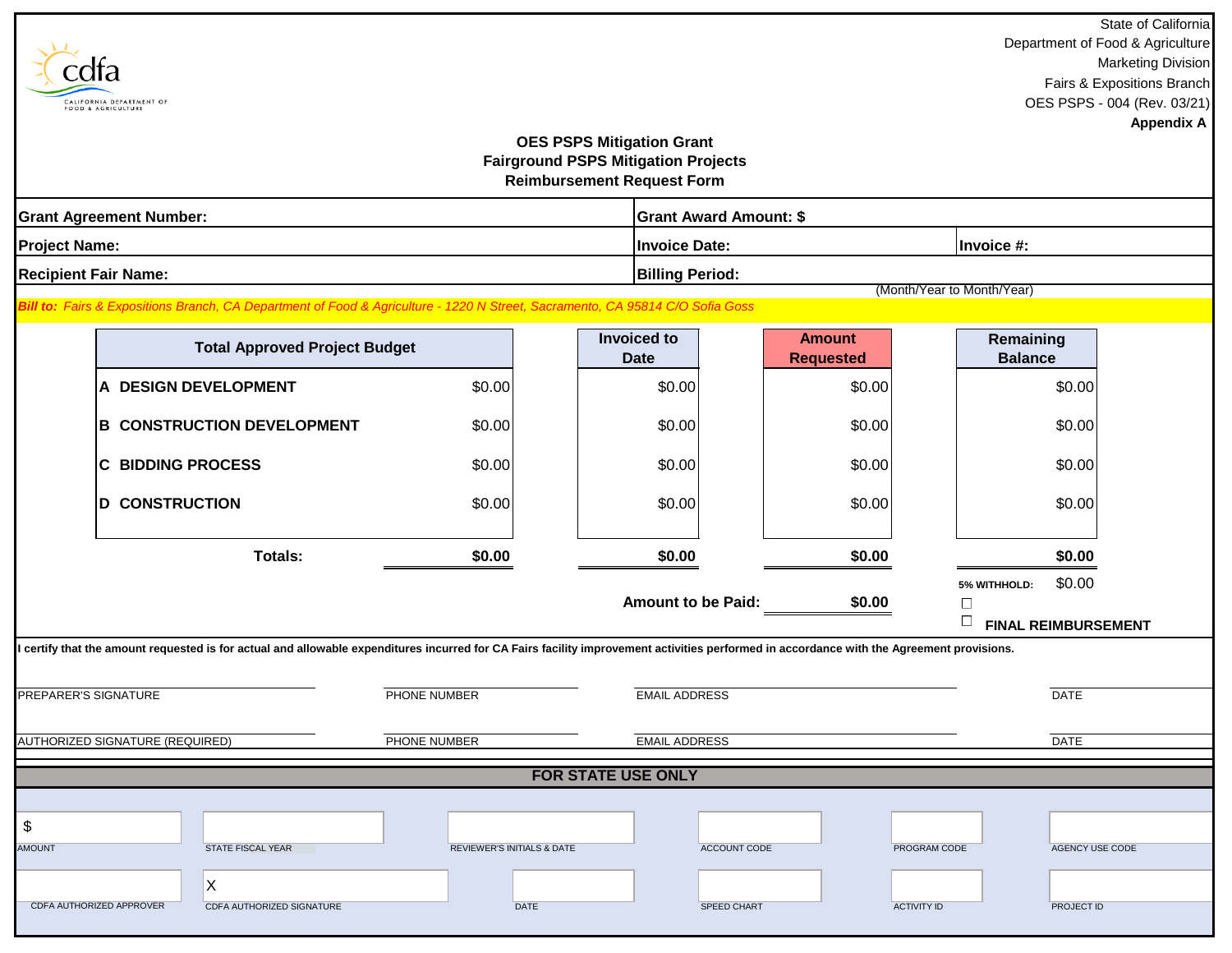|                                                                                                                  | State of California                                           |  |  |  |  |  |  |
|------------------------------------------------------------------------------------------------------------------|---------------------------------------------------------------|--|--|--|--|--|--|
|                                                                                                                  | Department of Food & Agriculture<br><b>Marketing Division</b> |  |  |  |  |  |  |
|                                                                                                                  | Fairs & Expositions Branch                                    |  |  |  |  |  |  |
| CALIFORNIA DEPARTMENT OF<br>FOOD & AGRICULTURE                                                                   | OES PSPS - 005 (Rev. 03/21)                                   |  |  |  |  |  |  |
|                                                                                                                  | <b>Appendix B</b>                                             |  |  |  |  |  |  |
| <b>OES PSPS Mitigation Grant</b><br><b>Fairground PSPS Mitigation Projects</b><br><b>Project Progress Report</b> |                                                               |  |  |  |  |  |  |
| <b>Grant Agreement Number:</b>                                                                                   | <b>Grant Award Amount: \$</b>                                 |  |  |  |  |  |  |
| <b>Project Name:</b>                                                                                             | Date Prepared:                                                |  |  |  |  |  |  |
| <b>Recipient Fair Name:</b>                                                                                      | <b>Progress Report Number:</b>                                |  |  |  |  |  |  |
| <b>Address:</b>                                                                                                  | Phone:                                                        |  |  |  |  |  |  |
| Email:                                                                                                           | <b>Project Manager Name:</b>                                  |  |  |  |  |  |  |
| <b>Billing Period:</b><br>to                                                                                     | Pictures Attached: (Y/N)                                      |  |  |  |  |  |  |
| Within Budget (Y/N):                                                                                             | On Time (Y/N):                                                |  |  |  |  |  |  |
|                                                                                                                  |                                                               |  |  |  |  |  |  |
| Project Status/Work Performed During this Billing Period (If no progress, please explain):                       |                                                               |  |  |  |  |  |  |
|                                                                                                                  |                                                               |  |  |  |  |  |  |
|                                                                                                                  |                                                               |  |  |  |  |  |  |
|                                                                                                                  |                                                               |  |  |  |  |  |  |
|                                                                                                                  |                                                               |  |  |  |  |  |  |
|                                                                                                                  |                                                               |  |  |  |  |  |  |
|                                                                                                                  |                                                               |  |  |  |  |  |  |
| Unexpected Issues, Delays or Circumstances (Such as weather, fire camp, etc.):                                   |                                                               |  |  |  |  |  |  |
|                                                                                                                  |                                                               |  |  |  |  |  |  |
|                                                                                                                  |                                                               |  |  |  |  |  |  |
|                                                                                                                  |                                                               |  |  |  |  |  |  |
|                                                                                                                  |                                                               |  |  |  |  |  |  |
|                                                                                                                  |                                                               |  |  |  |  |  |  |
| If No Expenditures Incurred, Please Explain:                                                                     |                                                               |  |  |  |  |  |  |
|                                                                                                                  |                                                               |  |  |  |  |  |  |
|                                                                                                                  |                                                               |  |  |  |  |  |  |
|                                                                                                                  |                                                               |  |  |  |  |  |  |
|                                                                                                                  |                                                               |  |  |  |  |  |  |
|                                                                                                                  |                                                               |  |  |  |  |  |  |
| <b>Additional Comments:</b>                                                                                      |                                                               |  |  |  |  |  |  |
|                                                                                                                  |                                                               |  |  |  |  |  |  |
|                                                                                                                  |                                                               |  |  |  |  |  |  |
|                                                                                                                  |                                                               |  |  |  |  |  |  |
|                                                                                                                  |                                                               |  |  |  |  |  |  |
|                                                                                                                  | Completed By (Project Manager):                               |  |  |  |  |  |  |
|                                                                                                                  | Title:                                                        |  |  |  |  |  |  |
|                                                                                                                  |                                                               |  |  |  |  |  |  |
|                                                                                                                  | Approved By (Recipient Fair Representative) :                 |  |  |  |  |  |  |
|                                                                                                                  | Title:                                                        |  |  |  |  |  |  |
|                                                                                                                  |                                                               |  |  |  |  |  |  |
|                                                                                                                  |                                                               |  |  |  |  |  |  |

Г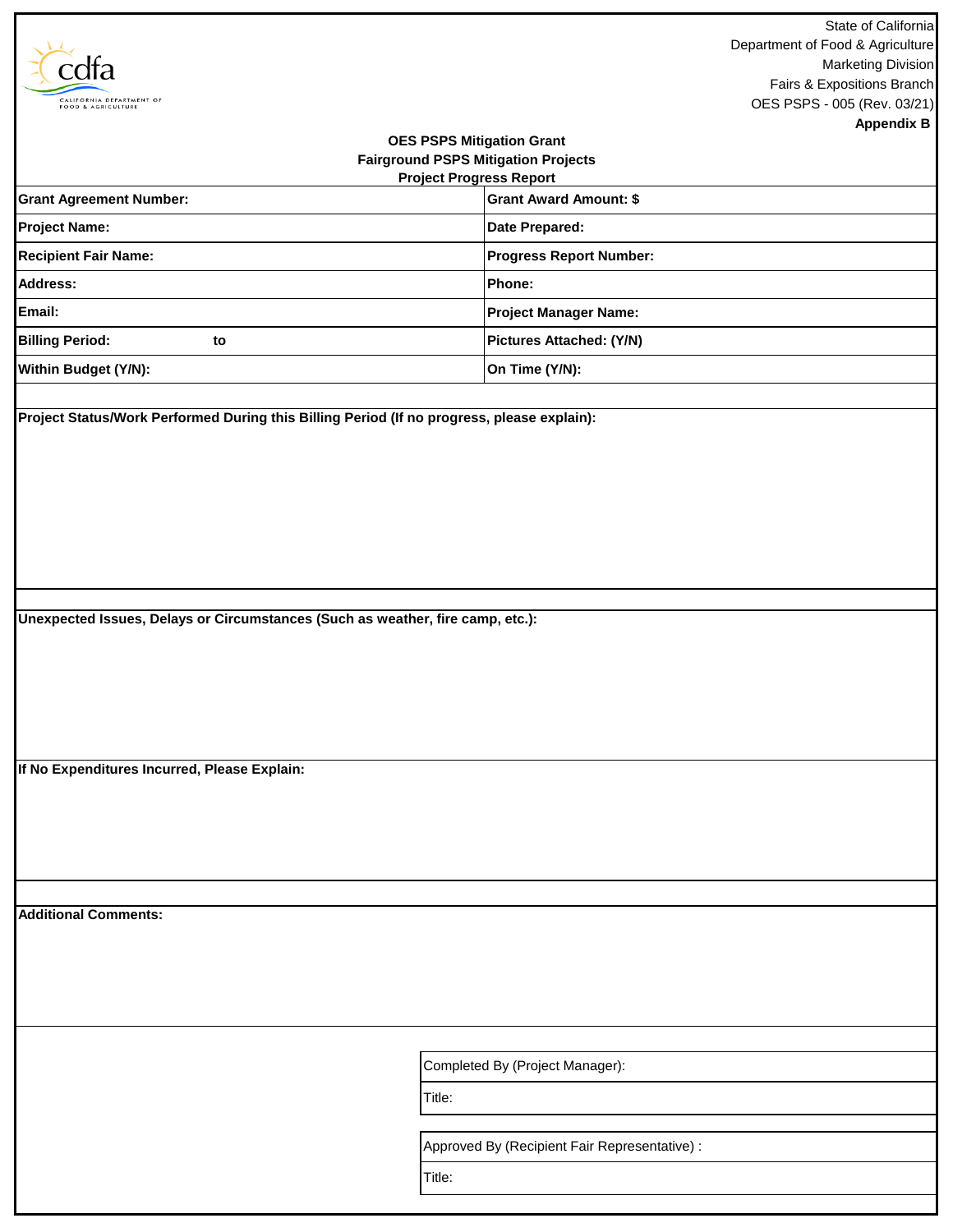State of California Department of Food & Agriculture Marketing Division Fairs & Expositions Branch OES PSPS - 006 (Rev. 03/21) **Appendix C**

# Justification: **Fairground PSPS Mitigation Projects Line-Item Shift Request OES PSPS Mitigation Grant** Project Name: **Date Prepared: Date Prepared:** Recipient Fair Name: Preparer's Name: Grant Agreement Number: Grant Award Amount: \$

cdfa

CALIFORNIA DEPARTMENT OF

| <b>Line-Item Shift Revision</b><br><b>Current Project Budget</b><br><b>Project Budget Categories</b><br>(from approved Budget<br>enter negative amount (-)<br><b>Budget</b><br>Narrative)<br>enter positive amount (+)<br>(A)<br>(B)<br>$(A+B)$<br>A DESIGN DEVELOPMENT<br>1. Printing/Postage/Misc. Office Supplies<br>\$0.00<br>\$0.00<br>2. Professional Services<br>\$0.00<br>\$0.00<br>3. Design Development Contingency<br>\$0.00<br>\$0.00<br>\$0.00<br>\$0.00<br>4. Project Management<br><b>B</b> CONSTRUCTION DEVELOPMENT<br>1. Printing/Postage/Misc. Office Supplies<br>\$0.00<br>\$0.00<br>2. Professional Services<br>\$0.00<br>\$0.00<br>\$0.00<br>3. Agency Review Fees<br>\$0.00<br>4. CD Contingency<br>$\frac{1}{30.00}$<br>\$0.00<br>5. Project Management<br>\$0.00<br>\$0.00<br><b>CBIDDING PROCESS</b><br>1. Printing/Postage/Misc. Office Supplies<br>\$0.00<br>\$0.00<br>2. Professional Services<br>\$0.00<br>\$0.00<br>\$0.00<br>\$0.00<br>3. Bidding Process Contingency<br>4. Project Management<br>\$0.00<br>\$0.00<br><b>D</b> CONSTRUCTION<br>1. Direct Costs<br>\$0.00<br>\$0.00<br>\$0.00<br>2. Professional Services<br>\$0.00<br>\$0.00<br>\$0.00<br>3. Materials/Supplies/Equipment<br>4. Construction Contract<br>\$0.00<br>\$0.00<br>\$0.00<br>\$0.00<br>5. Construction Project Contingency<br>\$0.00<br>\$0.00<br>6. Project Management<br><b>TOTAL</b><br>\$0.00<br>\$0.00<br>(Must Net Zero) | Line Item Shift Budget Adjustment Table |  |  |                        |  |  |  |  |  |  |
|-----------------------------------------------------------------------------------------------------------------------------------------------------------------------------------------------------------------------------------------------------------------------------------------------------------------------------------------------------------------------------------------------------------------------------------------------------------------------------------------------------------------------------------------------------------------------------------------------------------------------------------------------------------------------------------------------------------------------------------------------------------------------------------------------------------------------------------------------------------------------------------------------------------------------------------------------------------------------------------------------------------------------------------------------------------------------------------------------------------------------------------------------------------------------------------------------------------------------------------------------------------------------------------------------------------------------------------------------------------------------------------------------------------------------------------------|-----------------------------------------|--|--|------------------------|--|--|--|--|--|--|
|                                                                                                                                                                                                                                                                                                                                                                                                                                                                                                                                                                                                                                                                                                                                                                                                                                                                                                                                                                                                                                                                                                                                                                                                                                                                                                                                                                                                                                         |                                         |  |  | <b>Revised Project</b> |  |  |  |  |  |  |
|                                                                                                                                                                                                                                                                                                                                                                                                                                                                                                                                                                                                                                                                                                                                                                                                                                                                                                                                                                                                                                                                                                                                                                                                                                                                                                                                                                                                                                         |                                         |  |  |                        |  |  |  |  |  |  |
|                                                                                                                                                                                                                                                                                                                                                                                                                                                                                                                                                                                                                                                                                                                                                                                                                                                                                                                                                                                                                                                                                                                                                                                                                                                                                                                                                                                                                                         |                                         |  |  | \$0.00                 |  |  |  |  |  |  |
|                                                                                                                                                                                                                                                                                                                                                                                                                                                                                                                                                                                                                                                                                                                                                                                                                                                                                                                                                                                                                                                                                                                                                                                                                                                                                                                                                                                                                                         |                                         |  |  | \$0.00                 |  |  |  |  |  |  |
|                                                                                                                                                                                                                                                                                                                                                                                                                                                                                                                                                                                                                                                                                                                                                                                                                                                                                                                                                                                                                                                                                                                                                                                                                                                                                                                                                                                                                                         |                                         |  |  | \$0.00                 |  |  |  |  |  |  |
|                                                                                                                                                                                                                                                                                                                                                                                                                                                                                                                                                                                                                                                                                                                                                                                                                                                                                                                                                                                                                                                                                                                                                                                                                                                                                                                                                                                                                                         |                                         |  |  | \$0.00                 |  |  |  |  |  |  |
|                                                                                                                                                                                                                                                                                                                                                                                                                                                                                                                                                                                                                                                                                                                                                                                                                                                                                                                                                                                                                                                                                                                                                                                                                                                                                                                                                                                                                                         |                                         |  |  |                        |  |  |  |  |  |  |
|                                                                                                                                                                                                                                                                                                                                                                                                                                                                                                                                                                                                                                                                                                                                                                                                                                                                                                                                                                                                                                                                                                                                                                                                                                                                                                                                                                                                                                         |                                         |  |  |                        |  |  |  |  |  |  |
|                                                                                                                                                                                                                                                                                                                                                                                                                                                                                                                                                                                                                                                                                                                                                                                                                                                                                                                                                                                                                                                                                                                                                                                                                                                                                                                                                                                                                                         |                                         |  |  | \$0.00                 |  |  |  |  |  |  |
|                                                                                                                                                                                                                                                                                                                                                                                                                                                                                                                                                                                                                                                                                                                                                                                                                                                                                                                                                                                                                                                                                                                                                                                                                                                                                                                                                                                                                                         |                                         |  |  | \$0.00                 |  |  |  |  |  |  |
|                                                                                                                                                                                                                                                                                                                                                                                                                                                                                                                                                                                                                                                                                                                                                                                                                                                                                                                                                                                                                                                                                                                                                                                                                                                                                                                                                                                                                                         |                                         |  |  | \$0.00                 |  |  |  |  |  |  |
|                                                                                                                                                                                                                                                                                                                                                                                                                                                                                                                                                                                                                                                                                                                                                                                                                                                                                                                                                                                                                                                                                                                                                                                                                                                                                                                                                                                                                                         |                                         |  |  | \$0.00                 |  |  |  |  |  |  |
|                                                                                                                                                                                                                                                                                                                                                                                                                                                                                                                                                                                                                                                                                                                                                                                                                                                                                                                                                                                                                                                                                                                                                                                                                                                                                                                                                                                                                                         |                                         |  |  | \$0.00                 |  |  |  |  |  |  |
|                                                                                                                                                                                                                                                                                                                                                                                                                                                                                                                                                                                                                                                                                                                                                                                                                                                                                                                                                                                                                                                                                                                                                                                                                                                                                                                                                                                                                                         |                                         |  |  |                        |  |  |  |  |  |  |
|                                                                                                                                                                                                                                                                                                                                                                                                                                                                                                                                                                                                                                                                                                                                                                                                                                                                                                                                                                                                                                                                                                                                                                                                                                                                                                                                                                                                                                         |                                         |  |  | \$0.00                 |  |  |  |  |  |  |
|                                                                                                                                                                                                                                                                                                                                                                                                                                                                                                                                                                                                                                                                                                                                                                                                                                                                                                                                                                                                                                                                                                                                                                                                                                                                                                                                                                                                                                         |                                         |  |  | \$0.00                 |  |  |  |  |  |  |
|                                                                                                                                                                                                                                                                                                                                                                                                                                                                                                                                                                                                                                                                                                                                                                                                                                                                                                                                                                                                                                                                                                                                                                                                                                                                                                                                                                                                                                         |                                         |  |  | \$0.00                 |  |  |  |  |  |  |
|                                                                                                                                                                                                                                                                                                                                                                                                                                                                                                                                                                                                                                                                                                                                                                                                                                                                                                                                                                                                                                                                                                                                                                                                                                                                                                                                                                                                                                         |                                         |  |  | \$0.00                 |  |  |  |  |  |  |
|                                                                                                                                                                                                                                                                                                                                                                                                                                                                                                                                                                                                                                                                                                                                                                                                                                                                                                                                                                                                                                                                                                                                                                                                                                                                                                                                                                                                                                         |                                         |  |  |                        |  |  |  |  |  |  |
|                                                                                                                                                                                                                                                                                                                                                                                                                                                                                                                                                                                                                                                                                                                                                                                                                                                                                                                                                                                                                                                                                                                                                                                                                                                                                                                                                                                                                                         |                                         |  |  | \$0.00                 |  |  |  |  |  |  |
|                                                                                                                                                                                                                                                                                                                                                                                                                                                                                                                                                                                                                                                                                                                                                                                                                                                                                                                                                                                                                                                                                                                                                                                                                                                                                                                                                                                                                                         |                                         |  |  | \$0.00                 |  |  |  |  |  |  |
|                                                                                                                                                                                                                                                                                                                                                                                                                                                                                                                                                                                                                                                                                                                                                                                                                                                                                                                                                                                                                                                                                                                                                                                                                                                                                                                                                                                                                                         |                                         |  |  | \$0.00                 |  |  |  |  |  |  |
|                                                                                                                                                                                                                                                                                                                                                                                                                                                                                                                                                                                                                                                                                                                                                                                                                                                                                                                                                                                                                                                                                                                                                                                                                                                                                                                                                                                                                                         |                                         |  |  | \$0.00                 |  |  |  |  |  |  |
|                                                                                                                                                                                                                                                                                                                                                                                                                                                                                                                                                                                                                                                                                                                                                                                                                                                                                                                                                                                                                                                                                                                                                                                                                                                                                                                                                                                                                                         |                                         |  |  | \$0.00                 |  |  |  |  |  |  |
|                                                                                                                                                                                                                                                                                                                                                                                                                                                                                                                                                                                                                                                                                                                                                                                                                                                                                                                                                                                                                                                                                                                                                                                                                                                                                                                                                                                                                                         |                                         |  |  | \$0.00                 |  |  |  |  |  |  |
|                                                                                                                                                                                                                                                                                                                                                                                                                                                                                                                                                                                                                                                                                                                                                                                                                                                                                                                                                                                                                                                                                                                                                                                                                                                                                                                                                                                                                                         |                                         |  |  | \$0.00                 |  |  |  |  |  |  |
|                                                                                                                                                                                                                                                                                                                                                                                                                                                                                                                                                                                                                                                                                                                                                                                                                                                                                                                                                                                                                                                                                                                                                                                                                                                                                                                                                                                                                                         |                                         |  |  | (Must Equal Award      |  |  |  |  |  |  |
|                                                                                                                                                                                                                                                                                                                                                                                                                                                                                                                                                                                                                                                                                                                                                                                                                                                                                                                                                                                                                                                                                                                                                                                                                                                                                                                                                                                                                                         |                                         |  |  | Amount)                |  |  |  |  |  |  |
| PREPARER'S SIGNATURE<br>PHONE NUMBER                                                                                                                                                                                                                                                                                                                                                                                                                                                                                                                                                                                                                                                                                                                                                                                                                                                                                                                                                                                                                                                                                                                                                                                                                                                                                                                                                                                                    | <b>Authorized Official</b>              |  |  |                        |  |  |  |  |  |  |
| <b>DATE</b><br><b>AUTHORIZED SIGNATURE (REQUIRED)</b>                                                                                                                                                                                                                                                                                                                                                                                                                                                                                                                                                                                                                                                                                                                                                                                                                                                                                                                                                                                                                                                                                                                                                                                                                                                                                                                                                                                   |                                         |  |  |                        |  |  |  |  |  |  |
| FOR STATE USE ONLY                                                                                                                                                                                                                                                                                                                                                                                                                                                                                                                                                                                                                                                                                                                                                                                                                                                                                                                                                                                                                                                                                                                                                                                                                                                                                                                                                                                                                      |                                         |  |  |                        |  |  |  |  |  |  |
|                                                                                                                                                                                                                                                                                                                                                                                                                                                                                                                                                                                                                                                                                                                                                                                                                                                                                                                                                                                                                                                                                                                                                                                                                                                                                                                                                                                                                                         |                                         |  |  |                        |  |  |  |  |  |  |
| Approved<br>$0\%$<br>LISR #2<br>0%<br>LISR #1                                                                                                                                                                                                                                                                                                                                                                                                                                                                                                                                                                                                                                                                                                                                                                                                                                                                                                                                                                                                                                                                                                                                                                                                                                                                                                                                                                                           |                                         |  |  |                        |  |  |  |  |  |  |
| Not Approved<br>0%<br>LISR #4<br>$0\%$<br>LISR #3                                                                                                                                                                                                                                                                                                                                                                                                                                                                                                                                                                                                                                                                                                                                                                                                                                                                                                                                                                                                                                                                                                                                                                                                                                                                                                                                                                                       |                                         |  |  |                        |  |  |  |  |  |  |
| <b>CDFA Authorized Signature:</b><br>Date:                                                                                                                                                                                                                                                                                                                                                                                                                                                                                                                                                                                                                                                                                                                                                                                                                                                                                                                                                                                                                                                                                                                                                                                                                                                                                                                                                                                              |                                         |  |  |                        |  |  |  |  |  |  |